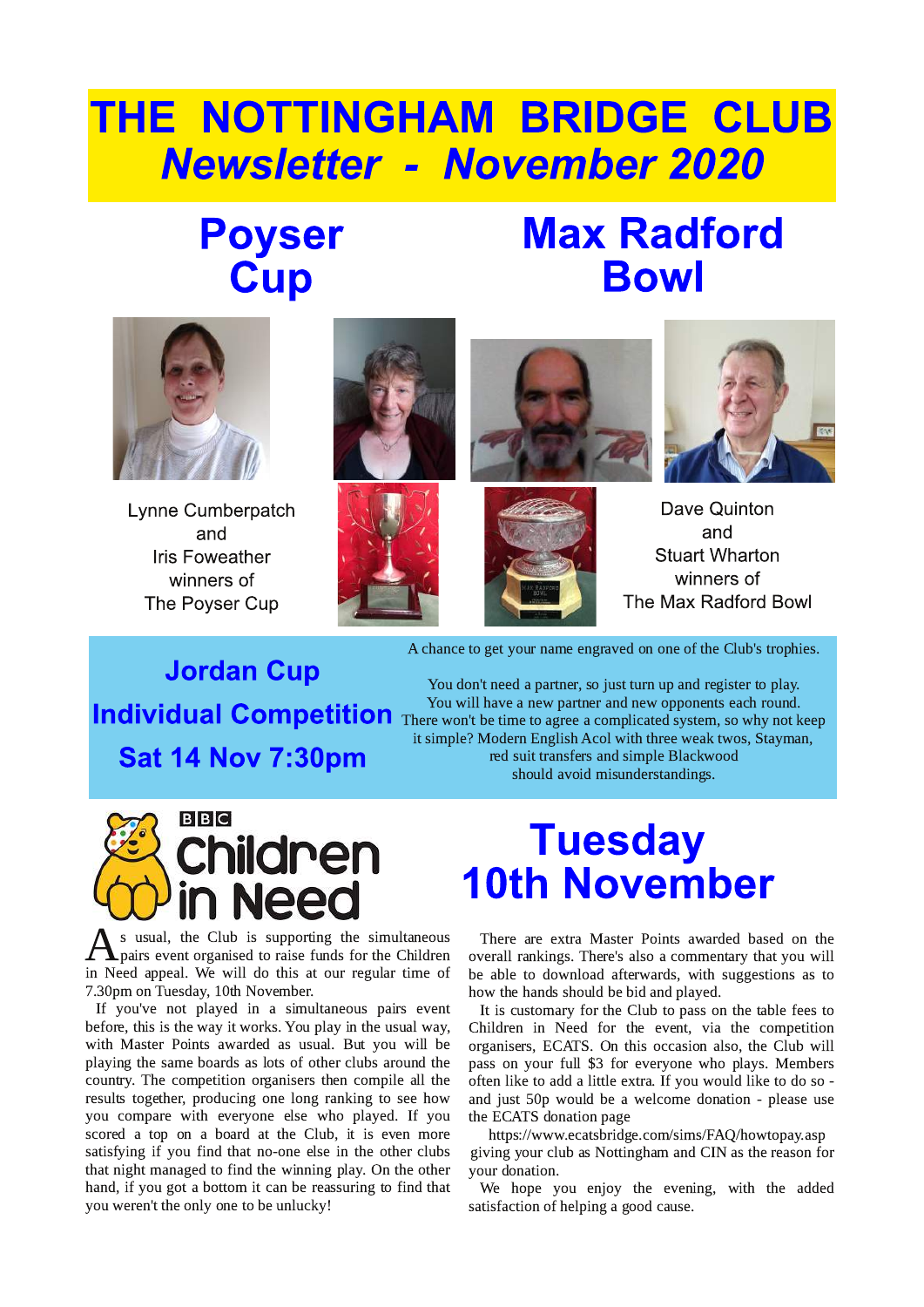# **Devilishly Winning Ways**

**N** ow, let's be honest – and that's something you won't hear me say very often – we all want to gain an advantage over our opponents, don't we? Some do it by  $\int$  ow, let's be honest – and that's something you won't  $\sqrt{\frac{3}{2}}$  hear me say very often – we all want to gain an learning their system, discussing it with their partner, reading books and even going on courses! But, come on, seriously, who has the time to do that? Fortunately there are some short cuts, which I'm going to share with you now. Playing on BBO has changed things a bit; some of the old ways don't work quite so well but, fortunately, it's opened the door to new ways of gaining an advantage.

My favourite newcomer, courtesy of BBO is the self-

kibitz. This is where you use a second BBO user name to watch the play. Bridge is a lot easier when you can see all four hands! It's particularly helpful in team games where you can watch the other table and see whether the opposition has bid the risky game.

Unfortunately not all tournaments allow kibitzers, but you don't have to rely on old technology and use a phone to chat to your partner about a hand. Now we have Zoom, so your partner can share their screen and you can see their whole hand at a glance.

The robots can be quite a boon. Have you got a difficult choice of which way to take a finesse, or just have no idea of how to play the hand? Log yourself out for a few minutes. The Director will substitute a robot, who will make a much better job of it than you ever would.

Perhaps you made a mistake early on when playing the last board of the round? No worries, just play very slowly and when the round times out you'll get 50%. Yes, the director might award an adjusted score, but there's always the chance that they are too busy to notice.

Slow play at any point in the tournament can always work to your advantage. The opposition will be watching the clock and, with a bit of luck, will become sufficiently rattled that they'll make a mistake. Alternatively, you can make a last minute claim in the hope that they won't check to find that there's not the faintest chance that you will make as many tricks as you have claimed.

In the old days of face-to-face bridge, we used to take long pauses in the hope that the opposition would forget what cards had been played. Now we play online, everyone can have perfect memory  $-$  we can write down not just what the opening lead was, but every card played. But no need to write down the bidding sequence, BBO lets you see that at any point during the play.

One of my favourite ploys in the old days was to make the opposition feel as ill-at-ease as possible. I'd sit northsouth and take over as much of the table as possible: positioning score card, spectacles case and glass of water,

> and moving the opponent's bidding box out of the way, so the opponents had as little space as possible. To really show who was boss, I would push my chair back, cross my legs and throw my cards disdainfully onto the table. Unfortunately we have to be more subtle on BBO.

> On BBO we don't demonstrate our superiority, instead we keep the opposition on the back foot by demonstrating their inferiority. Tell them their bidding was wrong, better still misleading, and that they should have alerted it. You can also

be helpful by announcing that opponents made more tricks on other tables.

Self-alerting on BBO can be great fun; although you will always, of course, insist that you don't really understand how it's supposed to be done. Try to avoid alerting at all times. If you are asked for an explanation, don't do anything. Most people are watching the clock and will give up pretty quickly. If you are really pressed, only give half an answer. For example, if you are explaining your 5<sup> $\bullet$ </sup> response to 4NT, just say 1 or 4, don't say whether it is aces or key cards.

In fact, the less information you give throughout, the better you will do. You'd be a fool to tell your opponents your discard system, or any of the signals you use.

No need to thank me for these tips, just don't pass them on to my opponents.

The Knave

|                    | <b>Local Master</b>                                                         | John Ellis, Barry Finn, Sue Hollins, George Mackenzie<br>Lynne Marlow, Ian Topham, Lois Wilson |                       |           |
|--------------------|-----------------------------------------------------------------------------|------------------------------------------------------------------------------------------------|-----------------------|-----------|
| <b>SEPTEMBER</b>   | Club Master                                                                 | Paula Foulds, Morag Hunter, Gerry McCormack, Stefka Samus                                      |                       |           |
| <b>MASTERPOINT</b> | <b>County Master</b>                                                        | Diane Sharrock                                                                                 |                       |           |
| <b>PROMOTIONS</b>  | 1 Star Master                                                               | John Edwards                                                                                   | 2 Star Premier Master | Ann Adkin |
|                    | 3 Star Premier Master                                                       | Clare Batten                                                                                   |                       |           |
|                    | 4 Star Regional Premier Master Graham Brindley<br>Life Master Dorothy Close |                                                                                                |                       |           |

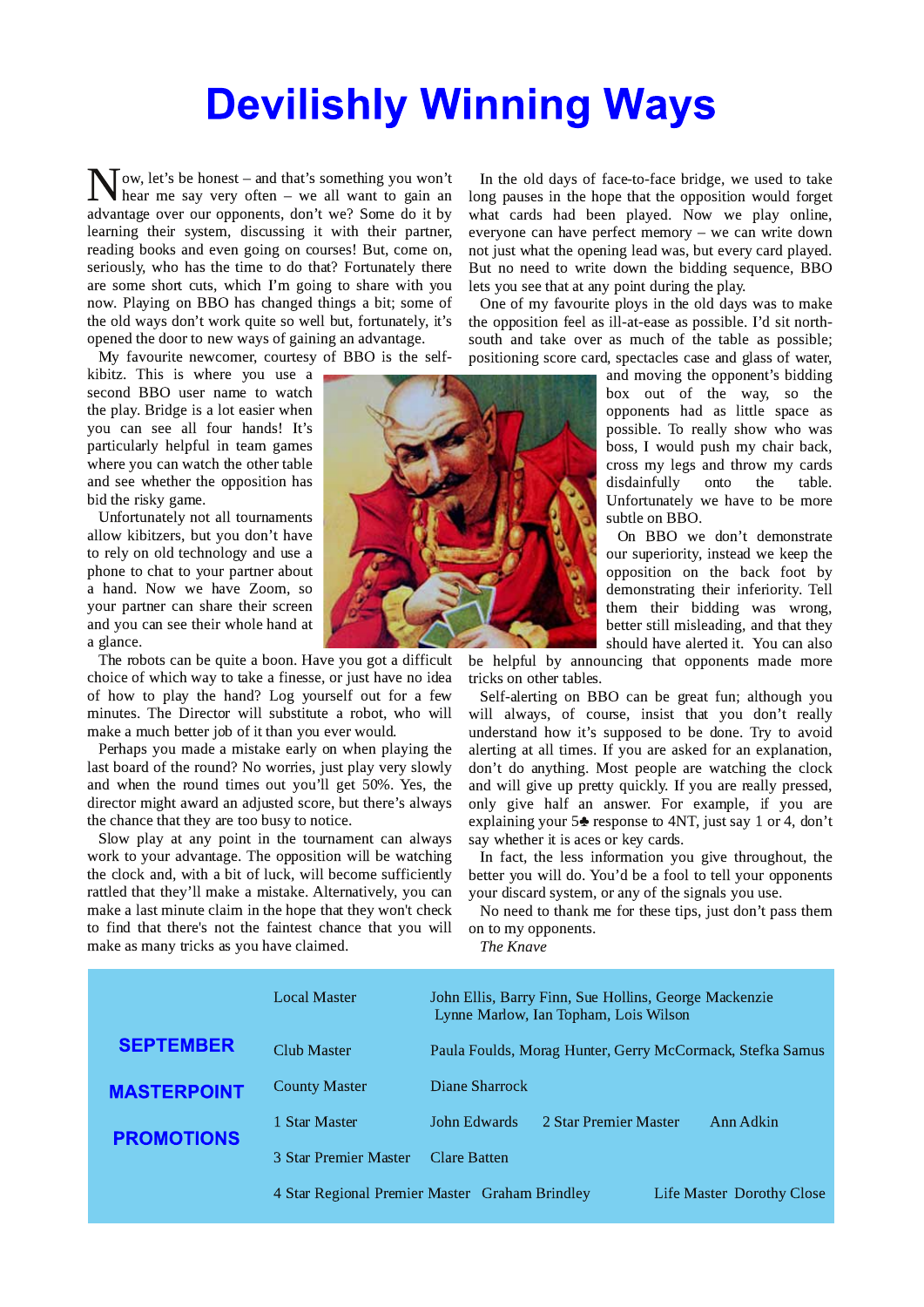### **Match points v Teams scoring**

#### **Hand taken from the Saturday night tournament** (Ladies & Men's trophy The Nottingham Bridge Club)

 $\mathbf{M}$ y thoughts, in a covid self-isolation (14 days)<br>because my app (Test and Trace) says so.

This involves myself and my medium suffering partner, Patrick, (he's too young to be a long suffering partner yet!), opponents David Dunford (Club Chairman and keeping things happening behind the scenes at the NBC, he does a lot without taking any credit) and Christ Frost (super sub on the spares desk).

All vulnerable. Three passes to me ... Playing ACOL, I . . would open  $1$ , but I play a 5 Card Major system (2/1)



with Patrick so it's a  $1\blacklozenge$  opening for me showing a viable diamond suit (with a poor one I would open 1 $\clubsuit$ ). Chris pops in with  $1\spadesuit$ , a little light with a stiff  $\clubsuit Q$  (stiff honours  $-$  K, Q or J  $-$  tend not to carry their weight, unless there is an indication that partner has strength /values there).

2<sup> $\bullet$ </sup> by Patrick, non-forcing, but showing values having passed.  $3\blacktriangle$  by David reasonable and fully justified level of fit -1  $(5 + 5 - 1 = 9)$  when vulnerable and a double from me implying any place to play including leaving the double in.

From my point of view, it's pass at teams. Nothing to gain if  $4\clubsuit$ C makes 130 or opponents down one. 100 not a lot of difference, but if I double and they make it's a huge score. BUT ... At match points it's a different matter. . .

I know Patrick has values for his bid. I trust him! I have three fast tricks and declarer looks like he's going to have problems setting up side suits (he's probably trump bound - i.e. too many!) and, with my hand, I have first round control of the trump suit which allows me to dictate the line of play.

Patrick Leads  $\clubsuit K$  asking for count (Ace for attitude  $-$ King for count). I play the  $\clubsuit$ 9 to show an even number of cards (not the  $\clubsuit 8$ ; spare the highest card you can to make it easy for your partner). Patrick continues with the  $\clubsuit A$ forcing declarer to ruff.

Chris plays a spade. I win and play  $\blacklozenge K$  (again asking for a count in the suit). Patrick plays  $\triangleleft$ 3, showing he has an odd number (probably three of them). I cash the  $\blacklozenge$ A, then exit with another diamond, making declarer open up the other suit, namely hearts. We only need a trick from this suit (VJ from Patrick will do) to take Chris one down doubled, and plus 200 is always a winning score at Pairs. Easy game!

**Andrew Scott** 

### **NOTTINGHAMSHIRE CONTRACT BRIDGE ASSOCIATION**

**Q**ur congratulations go to Mark Goddard, our Club President, who was elected County Chair at the recent AGM of the County Association.<br>The other members of the County Committee are Ian Dovey, Keith ur congratulations go to Mark Goddard, our Club President, who was elected County Chair at the recent AGM of the County Association.

Spencer, Chris Frost, Brian Brooks, Mel Shepherd and Shirley Ashtari. We note with interest that they are all members of The Nottingham Bridge Club. We wish them well in steering a course for the County through the months ahead and, as we all earnestly hope, a return to club bridge at real life tables.

#### **EVERYONE ISA BEGINNER!**

Graham Brindley and Ian Dovey have embarked on a new venture. They are teaching beginners online. The two of them have worked together before, teaching an EBU FastTrack course for the South Notts group of Bridge Clubs. But that was face-to-face, and online will be quite different in many ways. We wish them every success.

Graham, of course, has built up good online experience with his Thursday evening sessions for improvers. These sessions will continue and if you would like to join them, send him an email at graham@brindley57.plus.com for more information.

**Errors** and **Omissions**   $\Lambda$   $\overline{J}$ e have been informed that the Eric Nunn Trophy was donated to the Club, in Eric's memory, by a member of the Club who asked to remain anonymous.

We have also been reminded that Clare Batten already had a place on the Club's Honour Boards, having been awarded the Lucy Shillito Trophy for services to the County in 2018. Happy to set the record(s) straight!